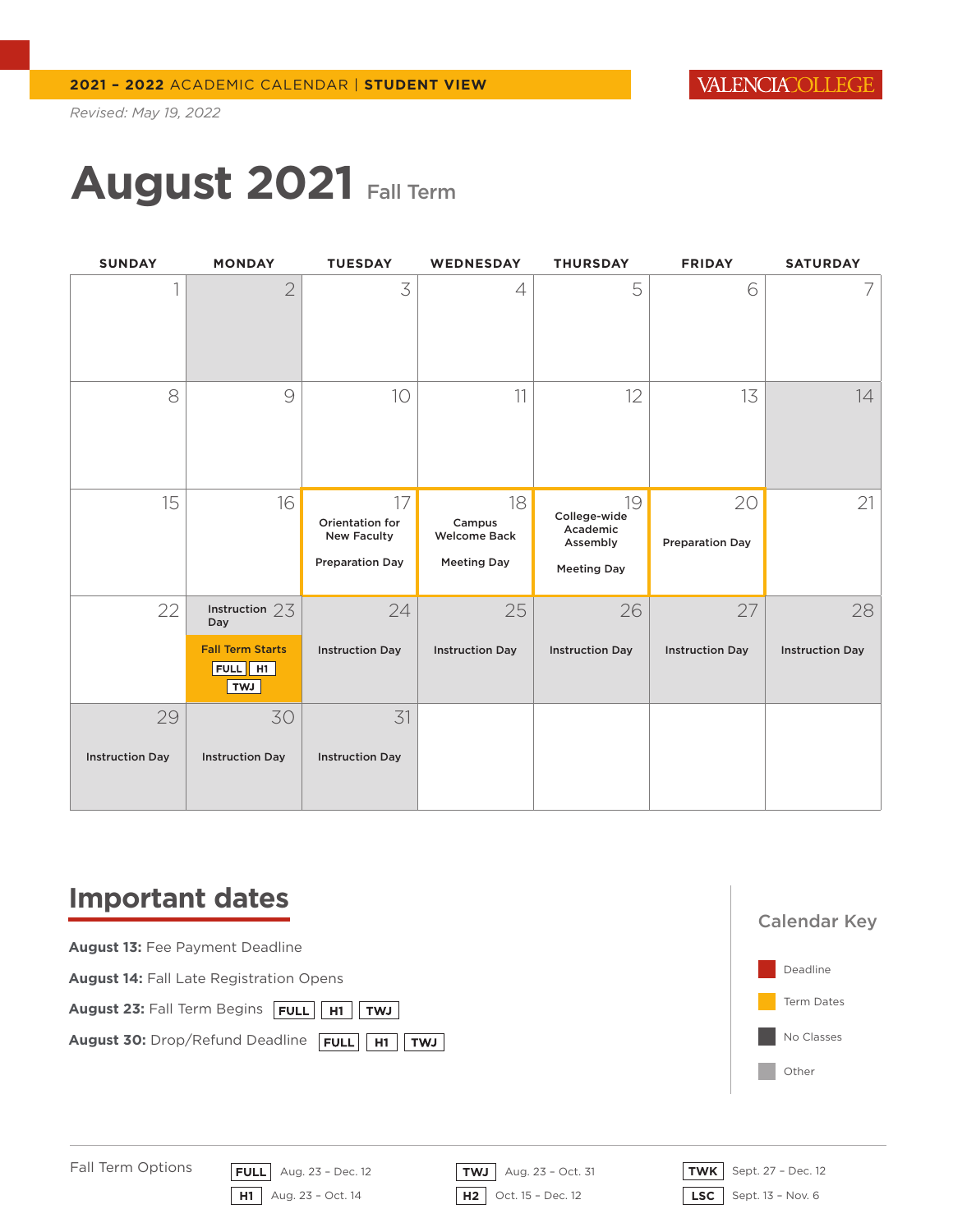### September 2021 September 2021 Fall Term

| <b>SUNDAY</b> | <b>MONDAY</b>                                       | <b>TUESDAY</b>         | WEDNESDAY              | <b>THURSDAY</b>        | <b>FRIDAY</b>          | <b>SATURDAY</b> |
|---------------|-----------------------------------------------------|------------------------|------------------------|------------------------|------------------------|-----------------|
|               |                                                     |                        |                        | $\overline{2}$         | 3                      | 4               |
|               |                                                     |                        | <b>Instruction Day</b> | <b>Instruction Day</b> | <b>Instruction Day</b> |                 |
|               |                                                     |                        |                        |                        |                        |                 |
| 5             | 6                                                   | 7                      | 8                      | $\circledcirc$         | 10                     | 11              |
|               | Labor Day                                           | <b>Instruction Day</b> | <b>Instruction Day</b> | <b>Instruction Day</b> | <b>Instruction Day</b> |                 |
| 12            | Instruction $13$<br>Day                             | 14                     | 15                     | 16                     | 17                     | 18              |
|               | <b>Fall Term</b><br><b>LSC Starts</b><br>LSC        | <b>Instruction Day</b> | <b>Instruction Day</b> | <b>Instruction Day</b> | <b>Instruction Day</b> |                 |
| 19            | 20                                                  | 21                     | 22                     | 23                     | 24                     | 25              |
|               | <b>Instruction Day</b>                              | <b>Instruction Day</b> | <b>Instruction Day</b> | <b>Instruction Day</b> | <b>Instruction Day</b> |                 |
| 26            | Instruction $27$<br>Day                             | 28                     | 29                     | 30                     |                        |                 |
|               | <b>Fall Term</b><br><b>TWK Starts</b><br><b>TWK</b> | <b>Instruction Day</b> | <b>Instruction Day</b> | <b>Instruction Day</b> |                        |                 |

### **Important dates**

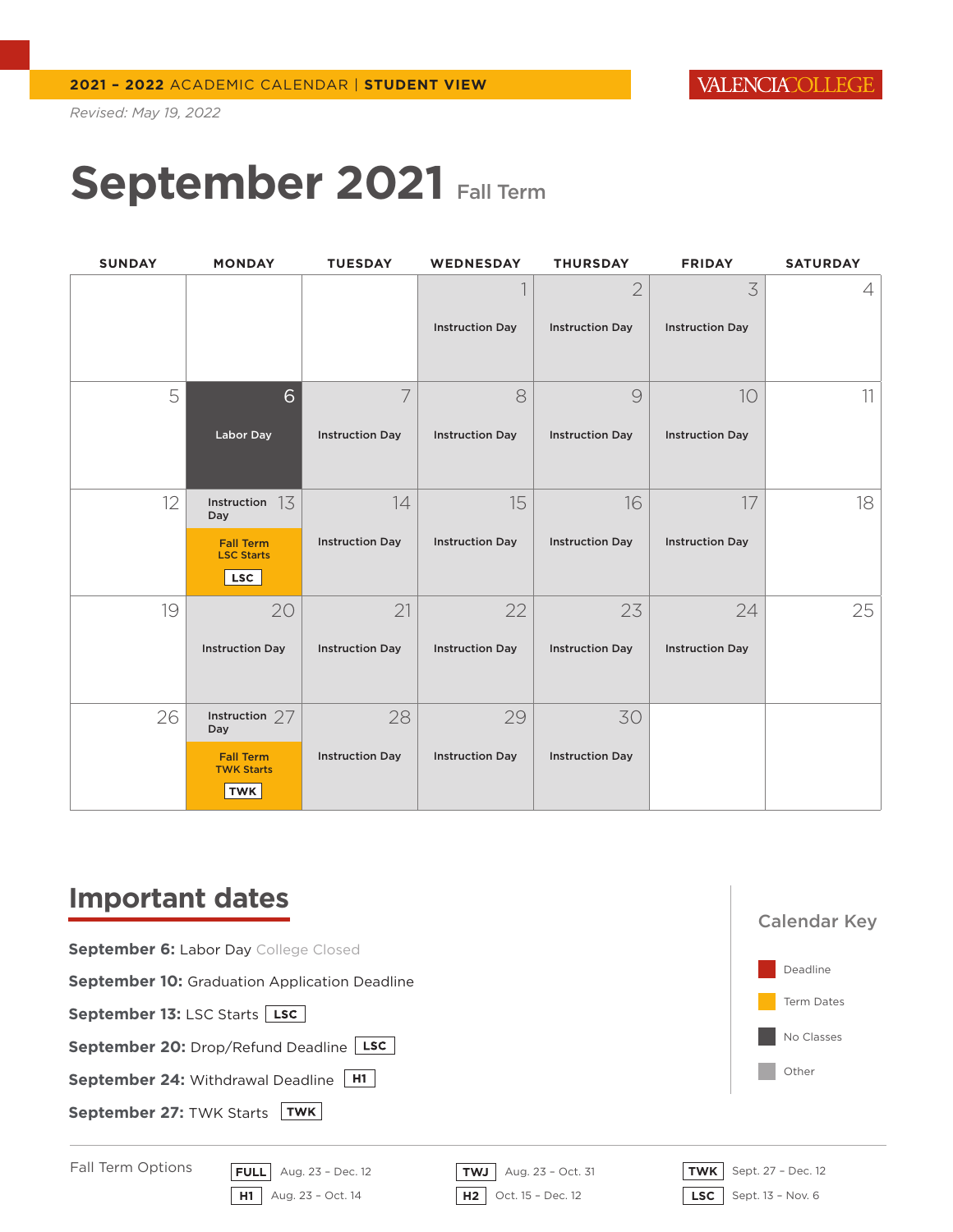# **October 2021** Fall Term

| <b>SUNDAY</b>                             | <b>MONDAY</b>          | <b>TUESDAY</b>         | <b>WEDNESDAY</b>       | <b>THURSDAY</b>             | <b>FRIDAY</b>                        | <b>SATURDAY</b> |
|-------------------------------------------|------------------------|------------------------|------------------------|-----------------------------|--------------------------------------|-----------------|
|                                           |                        |                        |                        |                             |                                      | 2               |
|                                           |                        |                        |                        |                             | <b>Instruction Day</b>               |                 |
| 3                                         | $\overline{4}$         | 5                      | 6                      | 7                           | 8                                    | $\Theta$        |
|                                           | <b>Instruction Day</b> | <b>Instruction Day</b> | <b>Instruction Day</b> | <b>Instruction Day</b>      | <b>Instruction Day</b>               |                 |
| 10                                        | 11                     | 12                     | 13                     | Instruction<br>14<br>Day    | Instruction<br>15<br>Day             | 16              |
|                                           | <b>Instruction Day</b> | <b>Instruction Day</b> | <b>Instruction Day</b> | <b>Fall Term</b><br>H1 Ends | <b>Fall Term</b><br><b>H2 Starts</b> |                 |
|                                           |                        |                        |                        | H <sub>1</sub>              | H2                                   |                 |
| 17                                        | 18                     | 19                     | 20                     | 21                          | 22                                   | 23              |
|                                           | <b>Instruction Day</b> | <b>Instruction Day</b> | <b>Instruction Day</b> | <b>Instruction Day</b>      | <b>Instruction Day</b>               |                 |
| 24                                        | 25                     | 26                     | 27                     | 28                          | 29                                   | 30              |
|                                           | <b>Instruction Day</b> | <b>Instruction Day</b> | <b>Instruction Day</b> | <b>Instruction Day</b>      | <b>Instruction Day</b>               |                 |
| 31<br><b>Fall Term</b><br><b>TWJ Ends</b> |                        |                        |                        |                             |                                      |                 |
| <b>TWJ</b>                                |                        |                        |                        |                             |                                      |                 |

### **Important dates**

**October 4:** Drop/Refund Deadline **TWK**

**October 8: Withdrawal Deadline TwJ** 

**October 14: Classes End H1** 

**October 15: Classes Start H2** 

**October 21:** Spirit Day

**October 22: Drop/Refund Deadline | H2 |** 

| <b>October 22: Withdrawal Deadline</b><br><b>LSC</b>  |                   |
|-------------------------------------------------------|-------------------|
| <b>October 25:</b> Spring Registration Opens          | Deadline          |
| Returning Students                                    | <b>Term Dates</b> |
| <b>October 29: Withdrawal Deadline</b><br><b>FULL</b> | No Classes        |
| <b>October 31: Classes End</b><br><b>TWJ</b>          | Other             |





Calendar Key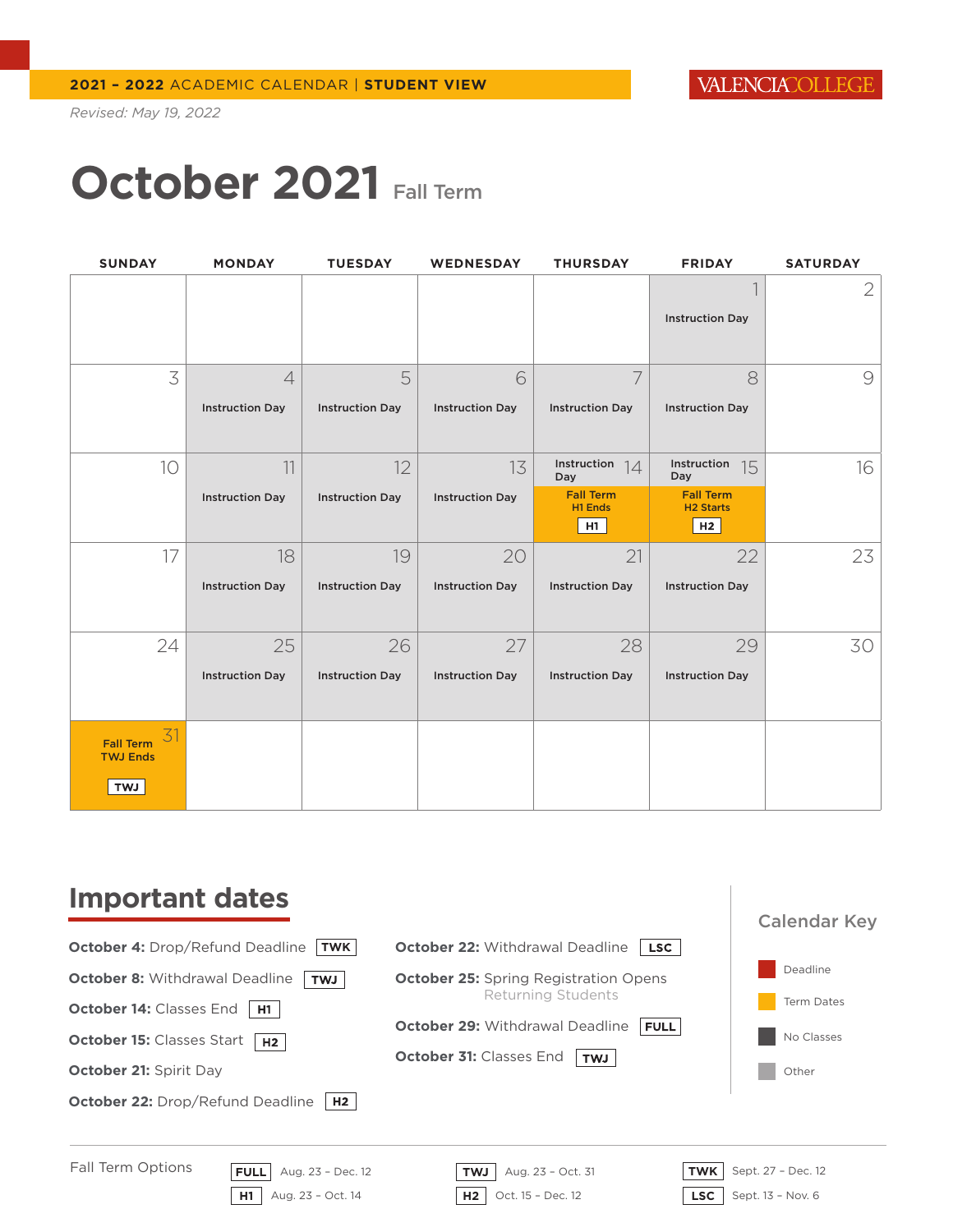# **November 2021** Fall Term

| <b>SUNDAY</b> | <b>MONDAY</b>          | <b>TUESDAY</b>                           | <b>WEDNESDAY</b>            | <b>THURSDAY</b>                               | <b>FRIDAY</b>               | <b>SATURDAY</b>                                   |
|---------------|------------------------|------------------------------------------|-----------------------------|-----------------------------------------------|-----------------------------|---------------------------------------------------|
|               | <b>Instruction Day</b> | $\overline{2}$<br><b>Instruction Day</b> | 3<br><b>Instruction Day</b> | $\overline{4}$<br><b>Instruction Day</b>      | 5<br><b>Instruction Day</b> | <b>Fall Term</b><br><b>LSC Ends</b><br><b>LSC</b> |
| 7             | 8                      | $\mathcal{Q}$                            | 10                          | 11                                            | 12                          | 13                                                |
|               | <b>Instruction Day</b> | <b>Instruction Day</b>                   | <b>Instruction Day</b>      | <b>Veterans Day</b><br><b>Preparation Day</b> | <b>Instruction Day</b>      |                                                   |
| 14            | 15                     | 16                                       | 17                          | 18                                            | 19                          | 20                                                |
|               | <b>Instruction Day</b> | <b>Instruction Day</b>                   | <b>Instruction Day</b>      | <b>Instruction Day</b>                        | <b>Instruction Day</b>      |                                                   |
| 21            | 22                     | 23                                       | 24                          | 25                                            | 26                          | 27                                                |
|               | <b>Instruction Day</b> | <b>Instruction Day</b>                   | Thanksgiving<br>Holiday     |                                               |                             |                                                   |
| 28            | 29                     | 30                                       |                             |                                               |                             |                                                   |
|               | <b>Instruction Day</b> | <b>Instruction Day</b>                   |                             |                                               |                             |                                                   |

#### **Important dates**

Deadline Term Dates No Classes Other Calendar Key **FULL** Aug. 23 – Dec. 12 **TWJ** Aug. 23 – Oct. 31 **TWK** Sept. 27 – Dec. 12 Fall Term Options **November 1:** Spring Registration Opens New Students **November 6:** Classes End LSC **November 11:** Veterans Day College Closed **November 12: Withdrawal Deadline TWK November 15:** Financial Aid Priority Deadline **November 19:** Withdrawal Deadline | H2 | **November 24 – 28:** Thanksgiving Holiday College Closed

**H1** Aug. 23 – Oct. 14 **H2** Oct. 15 – Dec. 12 **LSC** Sept. 13 – Nov. 6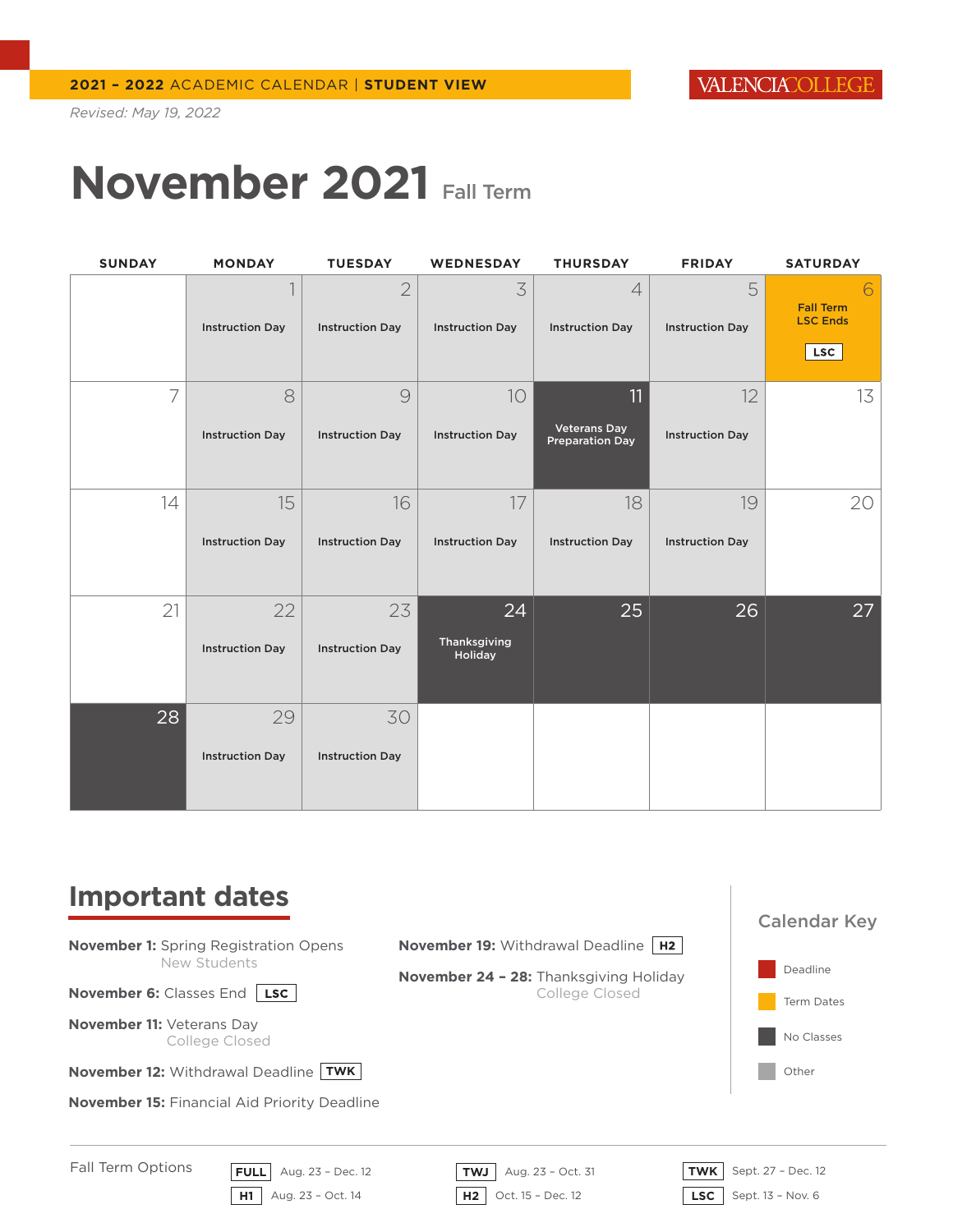### **December 2021** Fall Term

| <b>SUNDAY</b>                                                                           | <b>MONDAY</b>                                              | <b>TUESDAY</b>          | WEDNESDAY                 | <b>THURSDAY</b>                          | <b>FRIDAY</b>               | <b>SATURDAY</b>          |
|-----------------------------------------------------------------------------------------|------------------------------------------------------------|-------------------------|---------------------------|------------------------------------------|-----------------------------|--------------------------|
|                                                                                         |                                                            |                         | <b>Instruction Day</b>    | $\overline{2}$<br><b>Instruction Day</b> | 3<br><b>Instruction Day</b> | 4                        |
| 5                                                                                       | 6<br><b>Final Exams</b>                                    | 7<br><b>Final Exams</b> | 8<br><b>Final Exams</b>   | $\mathcal{Q}$<br><b>Final Exams</b>      | 10<br><b>Final Exams</b>    | 11<br><b>Final Exams</b> |
| Final Exams $12$<br><b>Fall Term</b><br>Full, H2 and TWK End<br><b>FULL</b><br>$H2$ TWK | 13<br>Grades Due by<br>9:00 a.m.<br><b>Preparation Day</b> | 14                      | 15                        | 16                                       | 17                          | 18                       |
| 19                                                                                      | 20                                                         | 21                      | 22<br><b>Winter Break</b> | 23                                       | 24                          | 25                       |
| 26                                                                                      | 27                                                         | 28                      | 29                        | 30                                       | 31                          |                          |

#### **Important dates**



**December 12** Classes End **FULL** | H2 | TWK

**December 14:** Final Grades Posted

**December 22 – January 2:** Winter Break College Closed



Fall Term Options

**FULL** Aug. 23 – Dec. 12 **TWJ** Aug. 23 – Oct. 31 **TWK** Sept. 27 – Dec. 12 **H1** Aug. 23 – Oct. 14 **H2** Oct. 15 – Dec. 12 **LSC** Sept. 13 – Nov. 6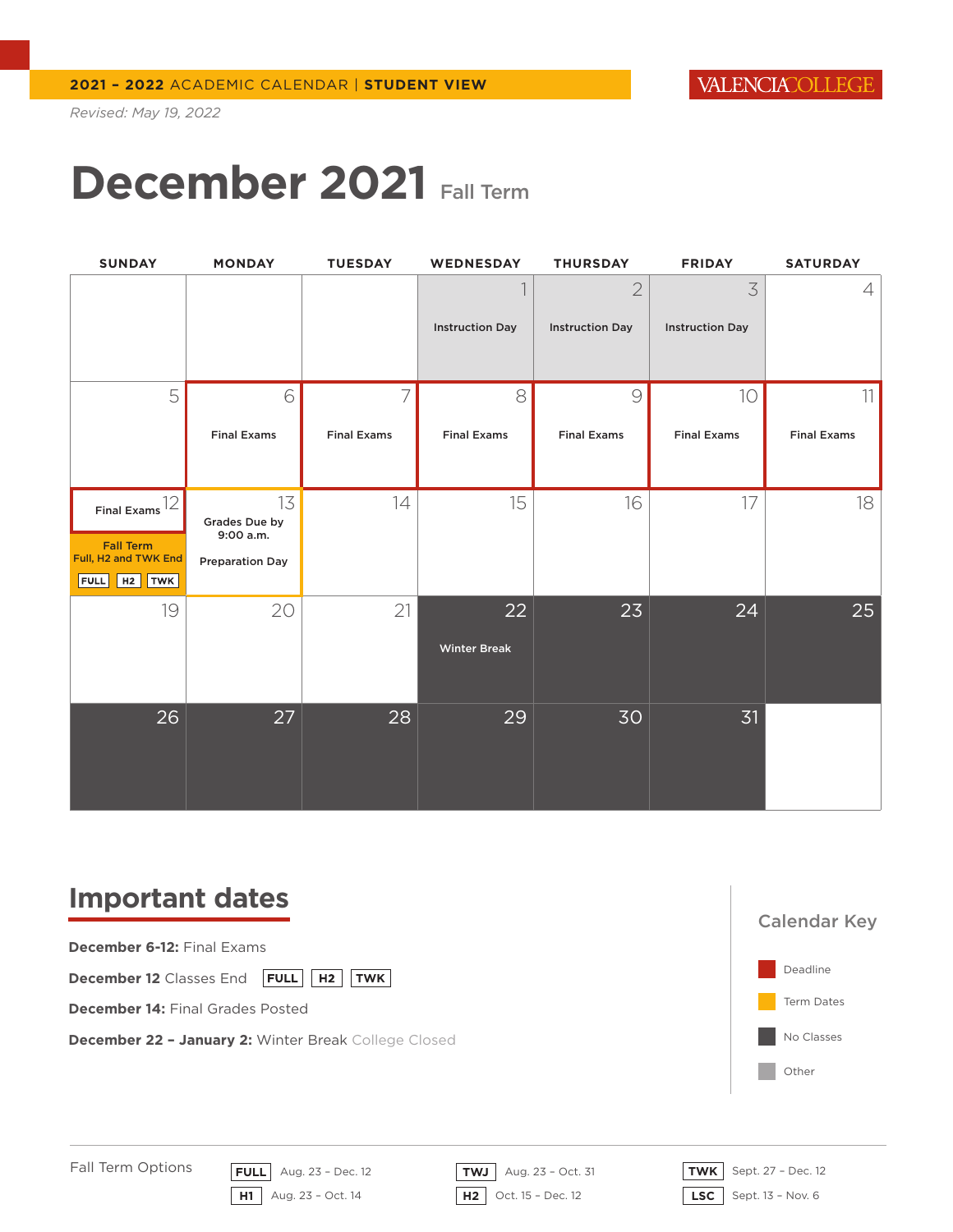### January 2022 Spring Term

| <b>SUNDAY</b>  | <b>MONDAY</b>                               | <b>TUESDAY</b>         | <b>WEDNESDAY</b>       | <b>THURSDAY</b>        | <b>FRIDAY</b>          | <b>SATURDAY</b> |
|----------------|---------------------------------------------|------------------------|------------------------|------------------------|------------------------|-----------------|
|                |                                             |                        |                        |                        |                        |                 |
| $\overline{2}$ | 3                                           | $\overline{4}$         | 5                      | 6                      | 7                      | 8               |
|                | <b>College Opens</b>                        |                        |                        | <b>Meeting Day</b>     | <b>Preparation Day</b> |                 |
| $\mathcal{Q}$  | Instruction<br>10<br>Day                    | 11                     | 12                     | 13                     | 14                     | 15              |
|                | <b>Spring Term Starts</b><br>FULL HI<br>TWJ | <b>Instruction Day</b> | <b>Instruction Day</b> | <b>Instruction Day</b> | <b>Instruction Day</b> |                 |
| 16             | 17 <sup>2</sup>                             | 18                     | 19                     | 20                     | 21                     | 22              |
|                | <b>Martin Luther</b><br>King Jr. Day        | <b>Instruction Day</b> | <b>Instruction Day</b> | <b>Instruction Day</b> | <b>Instruction Day</b> |                 |
| 23             | 24<br><b>Spring Term</b>                    | 25                     | 26                     | 27                     | 28                     | 29              |
|                | <b>LSC Starts</b><br><b>LSC</b>             | <b>Instruction Day</b> | <b>Instruction Day</b> | <b>Instruction Day</b> | <b>Instruction Day</b> |                 |
| 30             | 31                                          |                        |                        |                        |                        |                 |
|                | <b>Instruction Day</b>                      |                        |                        |                        |                        |                 |

#### **Important dates**

| January 3: College Opens |  |  |  |  |
|--------------------------|--|--|--|--|
|--------------------------|--|--|--|--|

January 4: Fee Payment Deadline

**January 5:** Spring Late Registration Opens  $FULL$   $H1$   $TWI$ 

**January 10: Spring Term Begins** FULL H1 TWJ

**January 17:** Martin Luther King Jr. Day College Closed



Spring Term Options

**H1** Jan. 10 – March 2 **H2** March 3 – May 1 **LSC** Jan. 24 – March 27

**FULL** Jan. 10 – May 1 **TWJ** Jan. 10 – March 27 **TWK** Feb. 14 – May 1

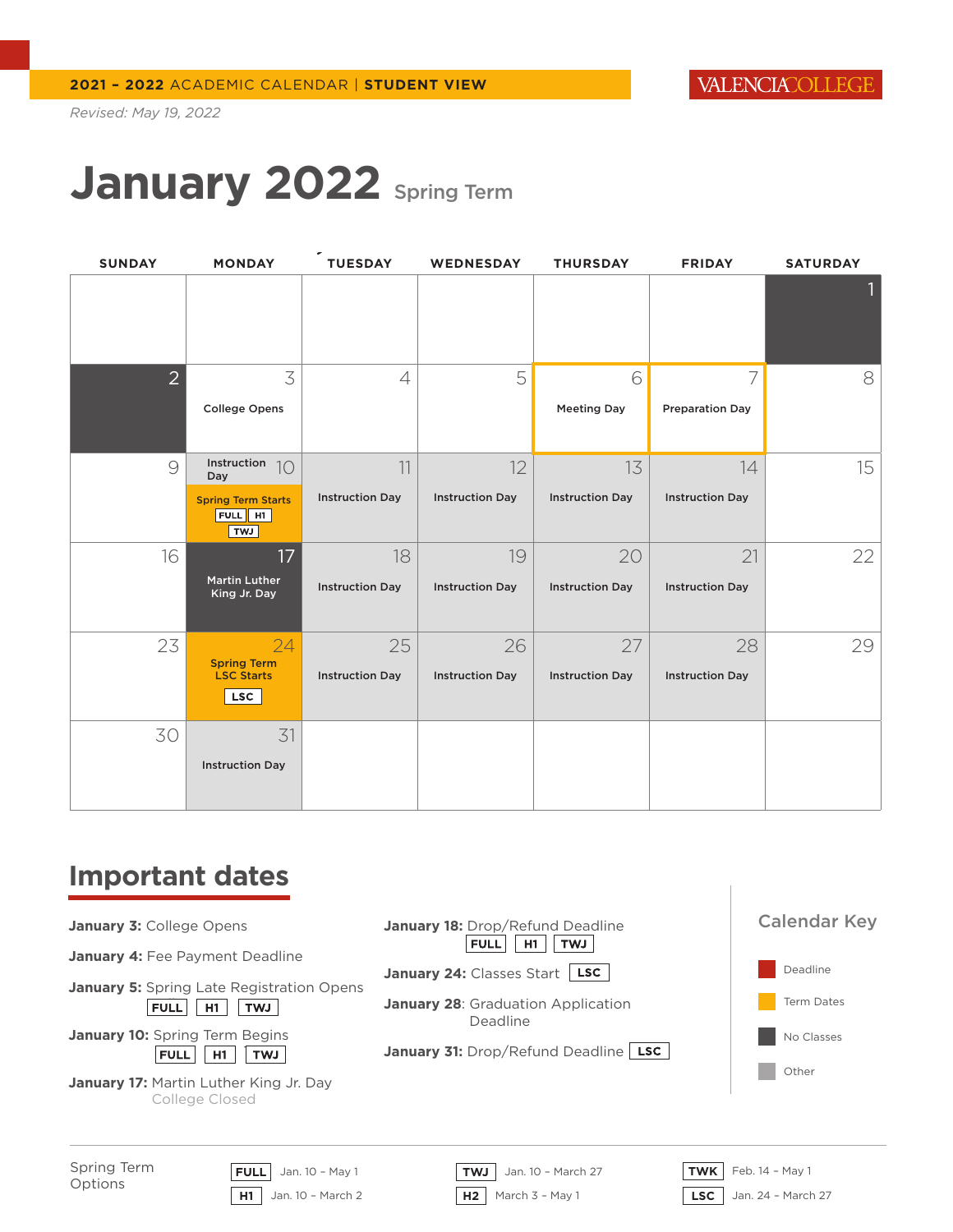### **February 2022** Spring Term

| <b>SUNDAY</b> | <b>MONDAY</b>                                         | <b>TUESDAY</b>         | <b>WEDNESDAY</b>       | <b>THURSDAY</b>        | <b>FRIDAY</b>            | <b>SATURDAY</b> |
|---------------|-------------------------------------------------------|------------------------|------------------------|------------------------|--------------------------|-----------------|
|               |                                                       |                        | $\overline{2}$         | 3                      | $\overline{4}$           | 5               |
|               |                                                       | <b>Instruction Day</b> | <b>Instruction Day</b> | <b>Instruction Day</b> | <b>Instruction Day</b>   |                 |
| 6             | $\overline{7}$                                        | 8                      | 9                      | 10                     | 11<br><b>Meeting Day</b> | 12              |
|               | <b>Instruction Day</b>                                | <b>Instruction Day</b> | <b>Instruction Day</b> | <b>Instruction Day</b> | <b>Learning Day</b>      |                 |
| 13            | Instruction $14$<br>Day                               | 15                     | 16                     | 17                     | 18                       | 19              |
|               | <b>Spring Term</b><br><b>TWK Starts</b><br><b>TWK</b> | <b>Instruction Day</b> | <b>Instruction Day</b> | <b>Instruction Day</b> | <b>Instruction Day</b>   |                 |
| 20            | 21                                                    | 22                     | 23                     | 24                     | 25                       | 26              |
|               | <b>Instruction Day</b>                                | <b>Instruction Day</b> | <b>Instruction Day</b> | <b>Instruction Day</b> | <b>Instruction Day</b>   |                 |
| 27            | 28                                                    |                        |                        |                        |                          |                 |
|               | <b>Instruction Day</b>                                |                        |                        |                        |                          |                 |

### **Important dates**

**February 11: Withdrawal Deadline H1** 

**February 11: Learning Day No Classes** 

**February 14: Classes Start TWK** 

**February 21:** Drop/Refund Deadline TWK **TWK**

**February 25: Withdrawal Deadline TWJ** 

**February 28:** Summer Registration Opens Returning Students



Spring Term Options

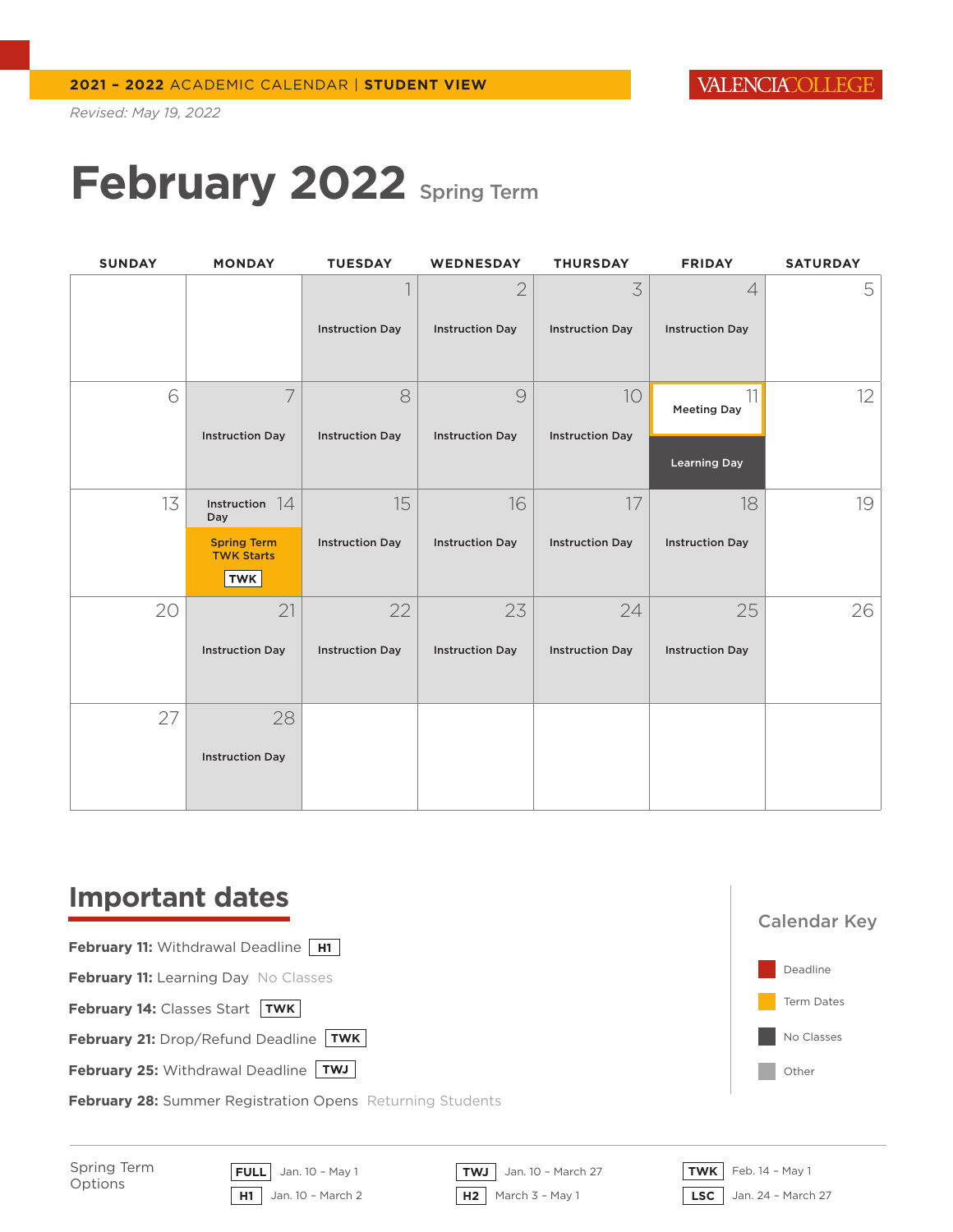# **March 2022** Spring Term

| <b>SUNDAY</b>                                      | <b>MONDAY</b>          | <b>TUESDAY</b>         | <b>WEDNESDAY</b>                     | <b>THURSDAY</b>                        | <b>FRIDAY</b>            | <b>SATURDAY</b> |
|----------------------------------------------------|------------------------|------------------------|--------------------------------------|----------------------------------------|--------------------------|-----------------|
|                                                    |                        |                        | $\overline{2}$<br>Instruction<br>Day | 3<br>Instruction<br>Day                | $\overline{\mathcal{A}}$ | 5               |
|                                                    |                        | <b>Instruction Day</b> | <b>Spring Term</b><br>H1 Ends        | <b>Spring Term</b><br><b>H2 Starts</b> | <b>Instruction Day</b>   |                 |
|                                                    |                        |                        | H1                                   | H2                                     |                          |                 |
| 6                                                  | $\overline{7}$         | 8                      | 9                                    | 10 <sup>°</sup>                        | 11                       | 12 <sup>2</sup> |
|                                                    | <b>Spring Break</b>    |                        |                                      |                                        |                          |                 |
| 13                                                 | 14                     | 15                     | 16                                   | 17                                     | 18                       | 19              |
|                                                    | <b>Instruction Day</b> | <b>Instruction Day</b> | <b>Instruction Day</b>               | <b>Instruction Day</b>                 | <b>Instruction Day</b>   |                 |
| 20                                                 | 21                     | 22                     | 23                                   | 24                                     | 25                       | 26              |
|                                                    | <b>Instruction Day</b> | <b>Instruction Day</b> | <b>Instruction Day</b>               | <b>Instruction Day</b>                 | <b>Instruction Day</b>   |                 |
| 27                                                 | 28                     | 29                     | 30                                   | 31                                     |                          |                 |
| <b>TWJ and LSC End</b><br><b>LSC</b><br><b>TWJ</b> | <b>Instruction Day</b> | <b>Instruction Day</b> | <b>Instruction Day</b>               | <b>Instruction Day</b>                 |                          |                 |

### **Important dates**

**March 2: Classes End H1** 

**March 3: Classes Start H2** 

**March 4: Withdrawal Deadline [LSC]** 

- **March 7 13:** Spring Break College Closed
- **March 14:** Summer Registration Opens New Students



Spring Term Options

**H1** Jan. 10 – March 2 **H2** March 3 – May 1 **LSC** Jan. 24 – March 27

**FULL** Jan. 10 – May 1 **TWJ** Jan. 10 – March 27 **TWK** Feb. 14 – May 1

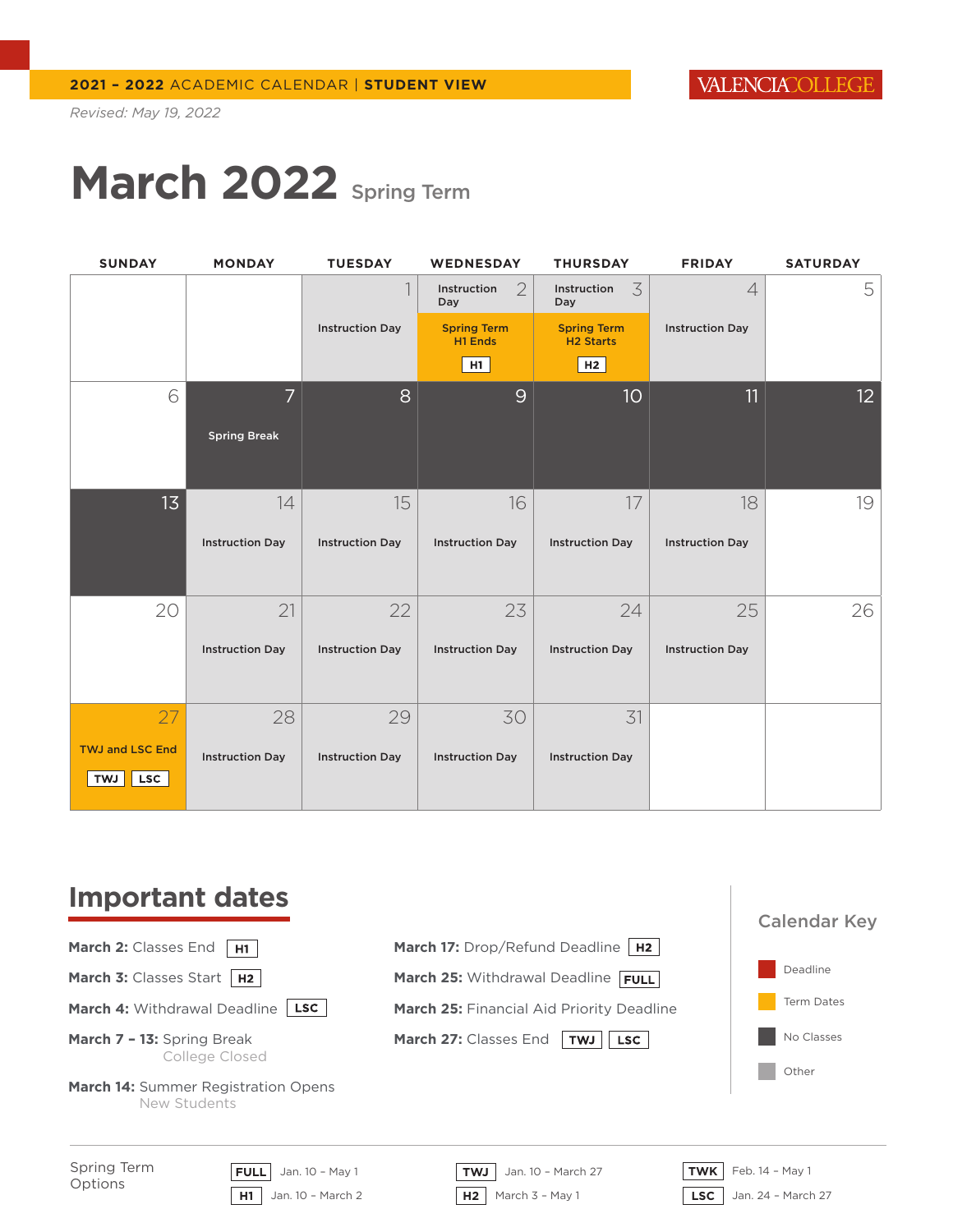# **April 2022** Spring Term

| <b>SUNDAY</b> | <b>MONDAY</b>          | <b>TUESDAY</b>         | WEDNESDAY              | <b>THURSDAY</b>        | <b>FRIDAY</b>          | <b>SATURDAY</b>    |
|---------------|------------------------|------------------------|------------------------|------------------------|------------------------|--------------------|
|               |                        |                        |                        |                        |                        | $\sqrt{2}$         |
|               |                        |                        |                        |                        | <b>Instruction Day</b> |                    |
| 3             | $\overline{4}$         | 5                      | 6                      | 7                      | 8                      | $\bigcirc$         |
|               | <b>Instruction Day</b> | <b>Instruction Day</b> | <b>Instruction Day</b> | <b>Instruction Day</b> | <b>Instruction Day</b> |                    |
| 10            | 11                     | 12                     | 13                     | 14                     | 15                     | 16                 |
|               | <b>Instruction Day</b> | <b>Instruction Day</b> | <b>Instruction Day</b> | <b>Instruction Day</b> | <b>Instruction Day</b> |                    |
| 17            | 18                     | 19                     | 20                     | 21                     | 22                     | 23                 |
|               | <b>Instruction Day</b> | <b>Instruction Day</b> | <b>Instruction Day</b> | <b>Instruction Day</b> | <b>Instruction Day</b> |                    |
| 24            | 25                     | 26                     | 27                     | 28                     | 29                     | 30                 |
|               | <b>Final Exams</b>     | <b>Final Exams</b>     | <b>Final Exams</b>     | <b>Final Exams</b>     | <b>Final Exams</b>     | <b>Final Exams</b> |

### **Important dates**





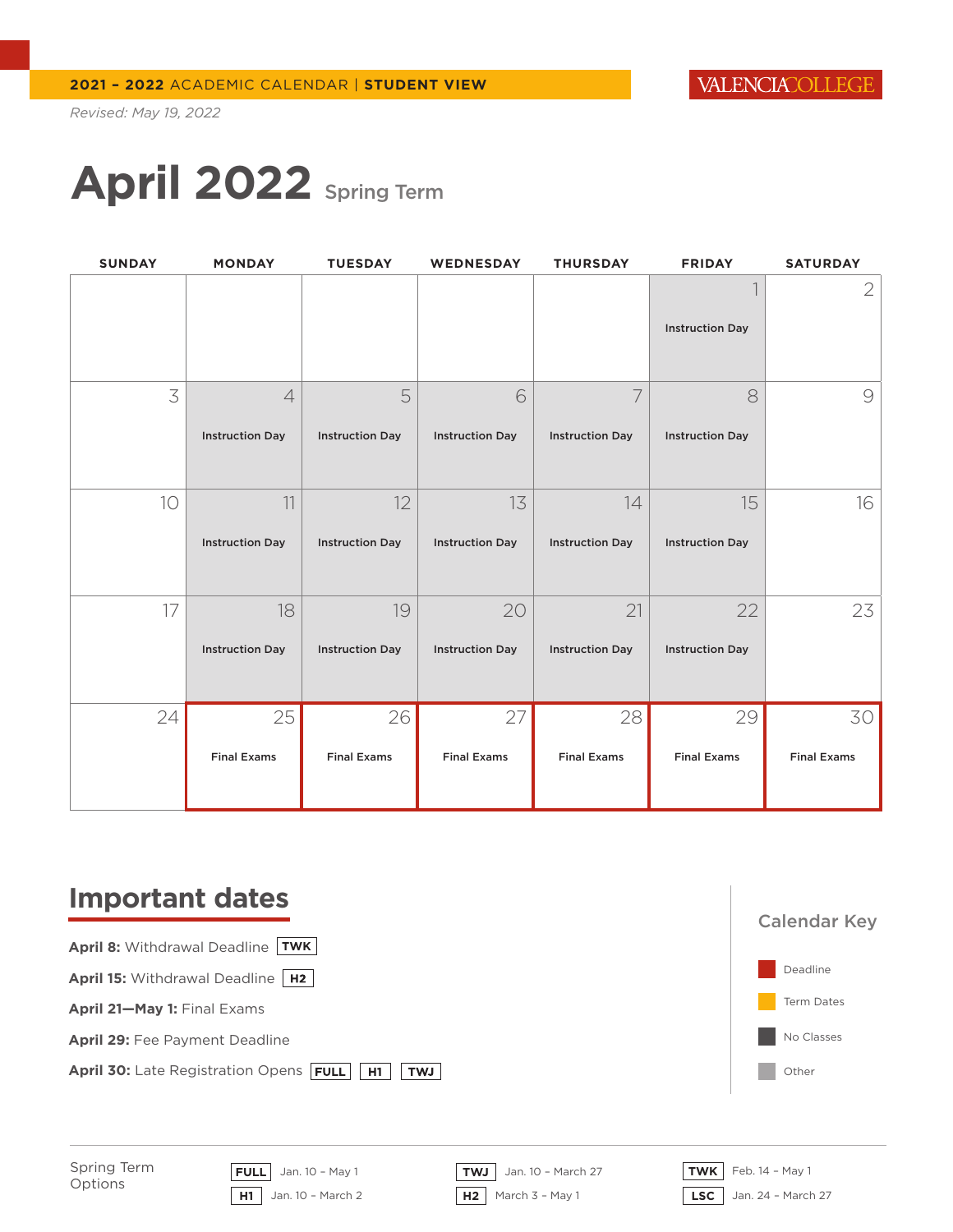# **May 2022** Summer Term

| <b>SUNDAY</b>                              | <b>MONDAY</b>                                               | <b>TUESDAY</b>                           | <b>WEDNESDAY</b>       | <b>THURSDAY</b>        | <b>FRIDAY</b>          | <b>SATURDAY</b> |
|--------------------------------------------|-------------------------------------------------------------|------------------------------------------|------------------------|------------------------|------------------------|-----------------|
| <b>Final Exams</b>                         | $\mathbf{2}$                                                | 3                                        | 4                      | 5                      | 6                      | 7               |
| <b>Spring Term</b><br>Full, H2 and TWK End |                                                             | <b>Final Grades</b><br>Viewable in Atlas |                        |                        |                        |                 |
| FULL   H2   TWK                            |                                                             |                                          |                        |                        |                        |                 |
| 8<br>Commencement                          | 9<br><b>Summer Term</b><br><b>Starts</b>                    | 10                                       | 11                     | 12                     | 13                     | 14              |
|                                            | <b>Instruction Day</b><br>FULL $\parallel$ H1<br><b>LWT</b> | <b>Instruction Day</b>                   | <b>Instruction Day</b> | <b>Instruction Day</b> | <b>Instruction Day</b> |                 |
| 15                                         | 16                                                          | 17                                       | 18                     | 19                     | 20                     | 21              |
|                                            | <b>Instruction Day</b>                                      | <b>Instruction Day</b>                   | <b>Instruction Day</b> | <b>Instruction Day</b> | <b>Instruction Day</b> |                 |
| 22                                         | 23                                                          | 24                                       | 25                     | 26                     | 27                     | 28              |
|                                            | <b>Instruction Day</b>                                      | <b>Instruction Day</b>                   | <b>Instruction Day</b> | <b>Instruction Day</b> | <b>Instruction Day</b> |                 |
| 29                                         | 30                                                          | 31                                       |                        |                        |                        |                 |
|                                            | <b>Memorial Day</b>                                         | <b>Instruction Day</b>                   |                        |                        |                        |                 |

### **Important dates**

- **April 25—May 1:** Final Exams
- **May 1:** Classes End **FULL** | **H2** | TWK |
- **May 3:** Final Grades Viewable in Atlas
- **May 8:** Commencement (Mother's Day)
- **May 9:** Summer Term Begins FULL H1 TWJ
- - **May 27:** Graduation Application Deadline
	- May 30: Memorial Day College Closed



**FULL** May 9 – Aug. 1 **TWJ** May 9 – July 3 **TWK** June 7 – Aug. 1



**May 16:** Drop/Refund Deadline FULL H1 TWJ **May 16: Fall Registration Opens** (Returning Students)

**May 23:** Fall Registration Opens (New Students)

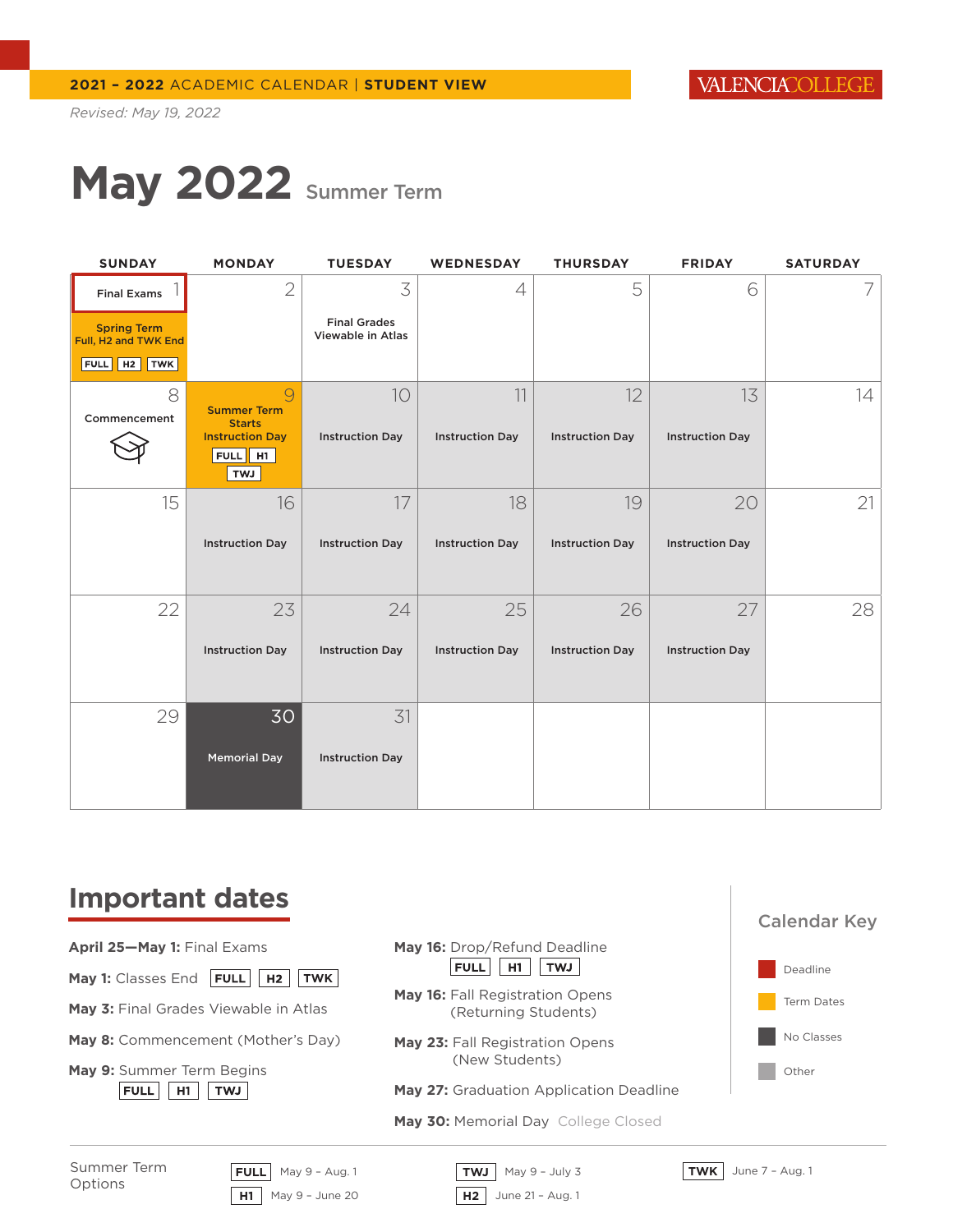VALENCIACOLLEGE

*Revised: May 19, 2022*

### **June 2022** Summer Term

| <b>SUNDAY</b> | <b>MONDAY</b>                            | TUESDAY                                    | <b>WEDNESDAY</b>       | <b>THURSDAY</b>        | <b>FRIDAY</b>          | <b>SATURDAY</b> |
|---------------|------------------------------------------|--------------------------------------------|------------------------|------------------------|------------------------|-----------------|
|               |                                          |                                            |                        | $\overline{2}$         | 3                      | 4               |
|               |                                          |                                            | <b>Instruction Day</b> | <b>Instruction Day</b> | <b>Instruction Day</b> |                 |
| 5             | 6                                        | 7                                          | 8                      | 9                      | 10                     | 11              |
|               | <b>Instruction Day</b>                   | <b>Instruction Day</b>                     | <b>Instruction Day</b> | <b>Instruction Day</b> | <b>Instruction Day</b> |                 |
|               |                                          | <b>Summer Term</b><br><b>TWK</b> Start     |                        |                        |                        |                 |
| 12            | 13                                       | 14                                         | 15                     | 16                     | 17                     | 18              |
|               | <b>Instruction Day</b>                   | <b>Instruction Day</b>                     | <b>Instruction Day</b> | <b>Instruction Day</b> | <b>Instruction Day</b> |                 |
| 19            | Instruction $20$<br>Day                  | 21<br>Instruction<br>Day                   | 22                     | 23                     | 24                     | 25              |
|               |                                          |                                            | <b>Instruction Day</b> | <b>Instruction Day</b> | <b>Instruction Day</b> |                 |
|               | <b>Summer Term</b><br>H <sub>1</sub> End | <b>Summer Term</b><br>H <sub>2</sub> Start |                        |                        |                        |                 |
| 26            | 27                                       | 28                                         | 29                     | 30                     |                        |                 |
|               | <b>Instruction Day</b>                   | <b>Instruction Day</b>                     | <b>Instruction Day</b> | <b>Instruction Day</b> |                        |                 |

### **Important dates**

**June 7:** Classes Start | TWK **June 10:** Withdrawal Deadline H1 **June 14:** Drop/Refund Deadline TWK

**June 17: Withdrawal Deadline TWJ** 

June 20: Classes End H1





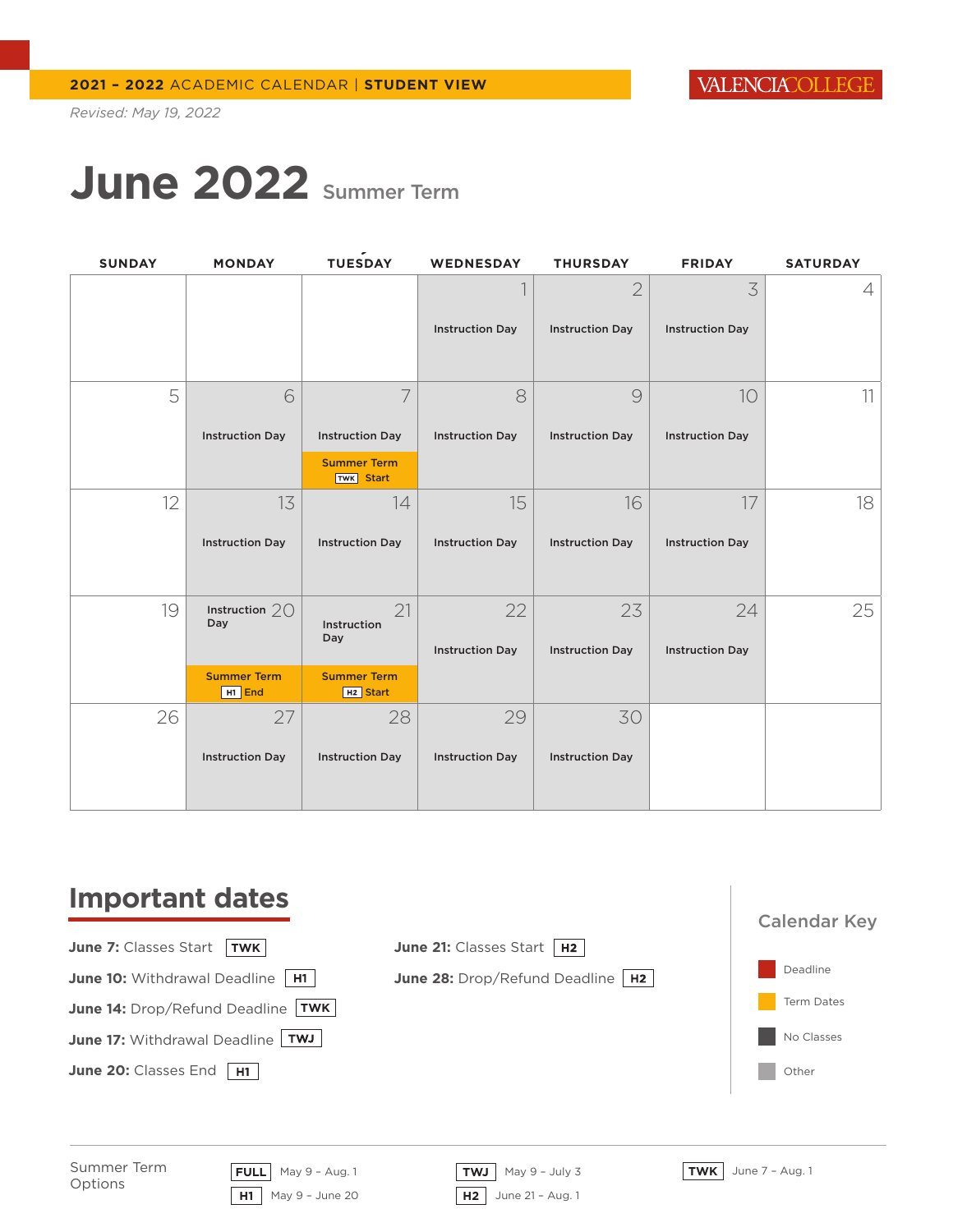# **July 2022** Summer Term

| <b>SUNDAY</b>                | <b>MONDAY</b>          | TUESDAY                | <b>WEDNESDAY</b>       | <b>THURSDAY</b>        | <b>FRIDAY</b>          | <b>SATURDAY</b> |
|------------------------------|------------------------|------------------------|------------------------|------------------------|------------------------|-----------------|
|                              |                        |                        |                        |                        |                        | $\mathbf{2}$    |
|                              |                        |                        |                        |                        | <b>Instruction Day</b> |                 |
| 3<br><b>Summer Term</b>      | $\overline{4}$         | 5                      | 6                      | 7                      | 8                      | $\mathcal{Q}$   |
| <b>TWJ End</b><br><b>TWJ</b> | Independence<br>Day    | <b>Instruction Day</b> | <b>Instruction Day</b> | <b>Instruction Day</b> | <b>Instruction Day</b> |                 |
| 10                           | 11                     | 12                     | 13                     | 14                     | 15                     | 16              |
|                              | <b>Instruction Day</b> | <b>Instruction Day</b> | <b>Instruction Day</b> | <b>Instruction Day</b> | <b>Instruction Day</b> |                 |
| 17                           | 18                     | 19                     | 20                     | 21                     | 22                     | 23              |
|                              | <b>Instruction Day</b> | <b>Instruction Day</b> | <b>Instruction Day</b> | <b>Instruction Day</b> | <b>Instruction Day</b> |                 |
| 24                           | 25                     | 26                     | 27                     | 28                     | 29                     | 30              |
|                              | <b>Instruction Day</b> | <b>Instruction Day</b> | <b>Instruction Day</b> | <b>Instruction Day</b> | <b>Instruction Day</b> |                 |
| 31                           |                        |                        |                        |                        |                        |                 |
|                              |                        |                        |                        |                        |                        |                 |

### **Important dates**

**July 3: Classes End TWJ** 

**July 4: Independence Day College Closed** 

**July 5: Withdrawal Deadline FULL** 

**July 15:** Withdrawal Deadline | TWK

**July 22: Withdrawal Deadline | H2 |** 

July 25 - August 1: Final Exams on Last Day of Each Class Meeting





Summer Term Options

**FULL** May 9 – Aug. 1 **TWJ** May 9 – July 3 **TWK** June 7 – Aug. 1 **H1** May 9 – June 20 **H2** June 21 – Aug. 1